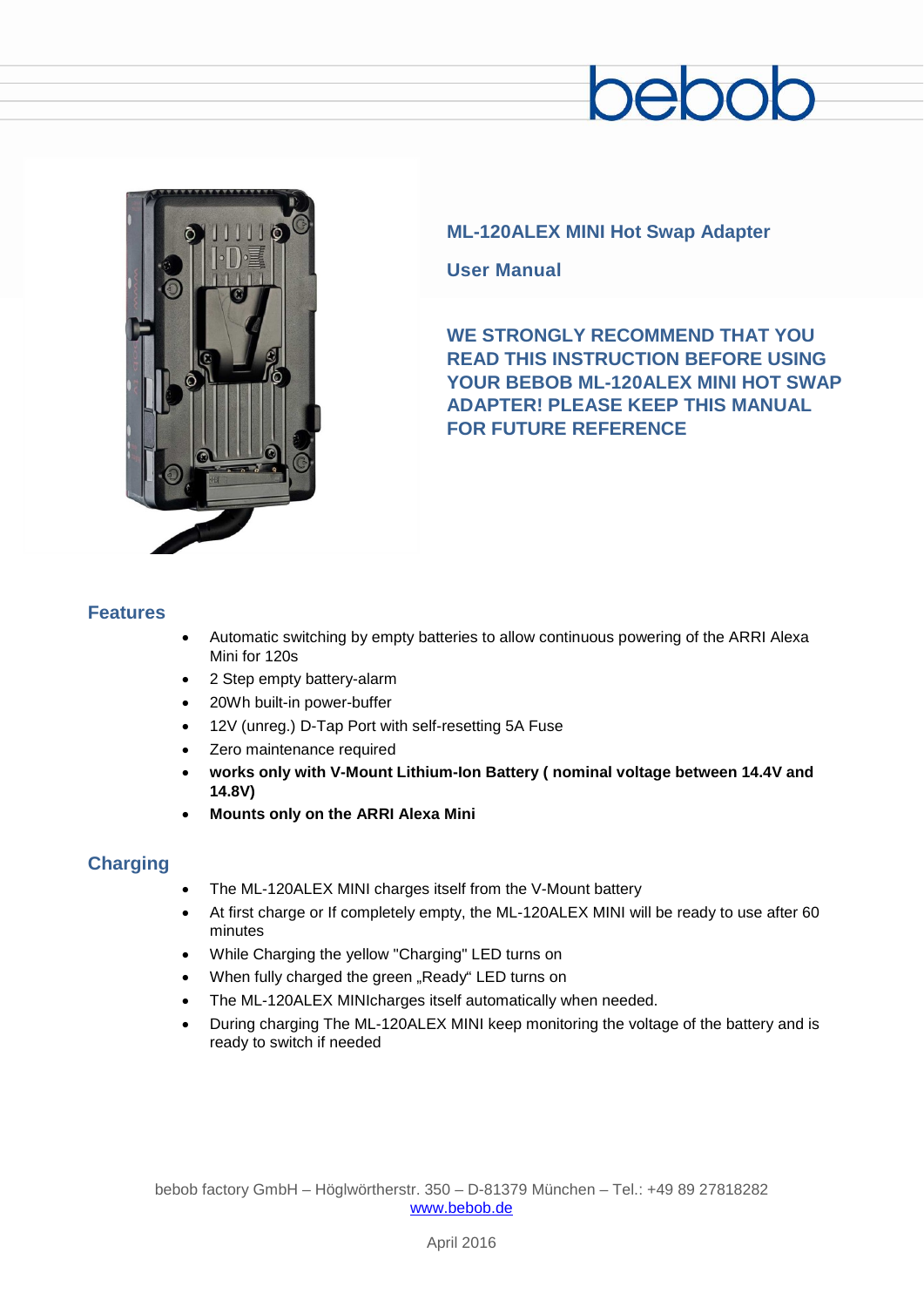#### **Battery Swap**

- The ML-120ALEX MINI detects a battery as empty when the voltage drops below 12,5V
- The ML-120ALEX MINI instantly takes over powering the ARRI Alexa Mini and the D-Tap port for a maximum of 2 minutes and displays a red LED alarm
- The LED Alarm flashes for 90s, turns to solid for the last 30s.
- After the empty battery has been replaced by a charged one (voltage under load of over 14,5V), powering of the ARRI Alexa Mini instantly reverts to the V-Mount battery.
- The ML-120ALEX MINI switches up to 6 Times before running empty
- If the empty battery is not replaced within 2 minutes the ML-120ALEX MINI and the ARRI Alexa Mini will switch off.

### **Alarm LED´s brightness**

- To allow the Alarm LED to be visible in bright environments (sunlight etc.) but not disturbingly over bright in darker environments (studio etc.), the ML-120 has automatic brightness adjust.
- The brighter the environment the brighter the alarm LED will show.
- The environment light detector is located at the top  $-$  middle of the ML-120 housing.
- Covering the housing (with tape for instance) will switch off the automatic brightness adjust and the alarm LED will flash with minimum brightness

#### **Safety instructions**

- Only for professional use! Keep Charger out of reach of children and personnel that has not been instructed in the use!
- Use only with recommended batteries.
- Keep the ML-120ALEX MINI dry and do not immerse in water.
- Do not attempt to open or repair the ML-120V7V. Contact your dealer for help if it becomes defective.
- Handle with care! Do not throw! Do not drop!

#### **Warranty**

- The ML-120ALEX MINI is covered by a 2 years unconditional warranty on all parts, except the cells.
- The cells are covered by a 2 year warranty, 80% of the original capacity.
- For warranty issues or if you have any additional questions, please contact the appropriate bebob distributor listed at [www.bebob.de.](http://www.bebob.de/)